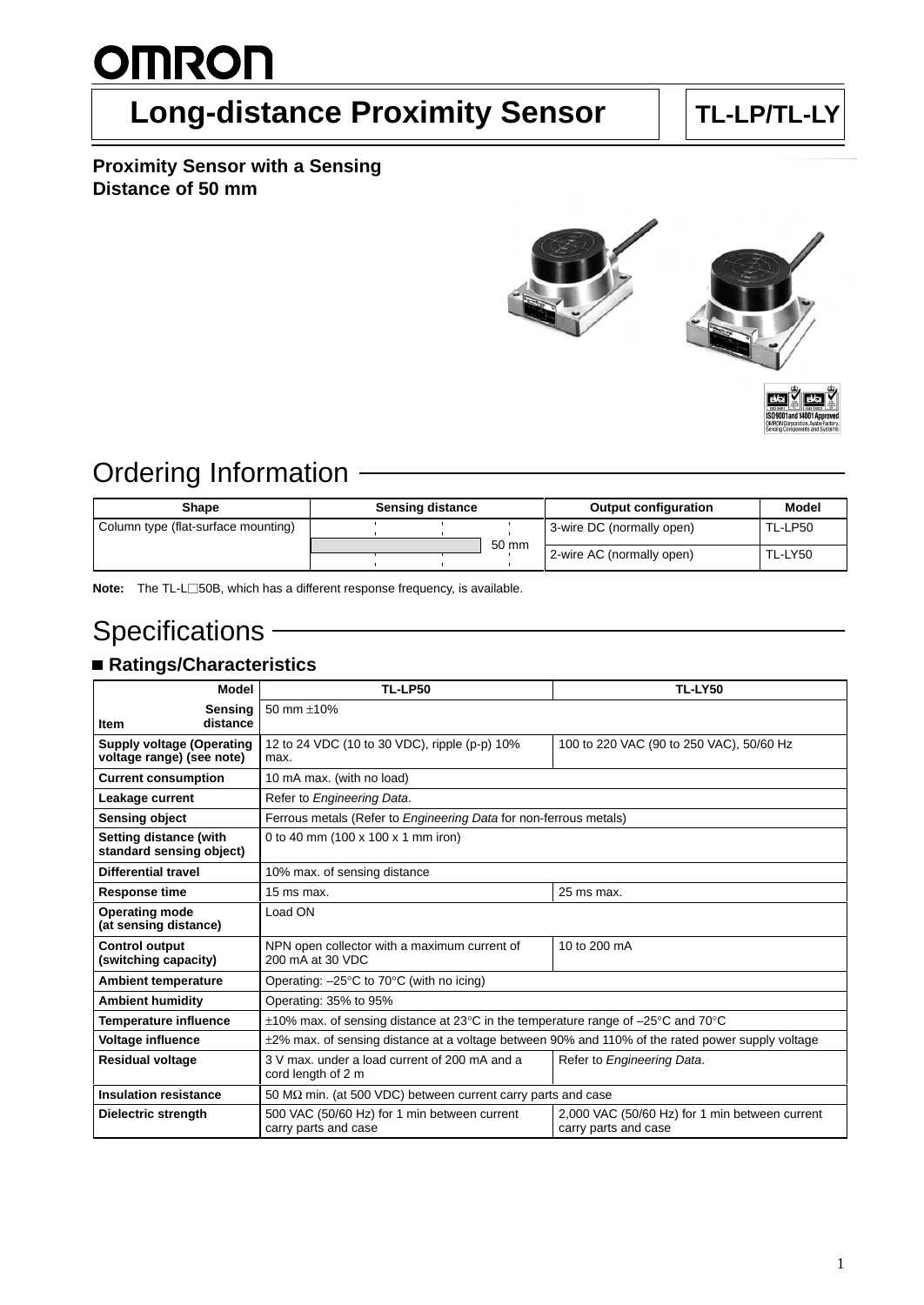|                                | <b>Model</b>        | TL-LP50                                                                                      | <b>TL-LY50</b> |  |
|--------------------------------|---------------------|----------------------------------------------------------------------------------------------|----------------|--|
| Item                           | Sensing<br>distance | 50 mm $\pm$ 10%                                                                              |                |  |
| <b>Vibration resistance</b>    |                     | Destruction: 10 to 55 Hz, 1.5-mm double amplitude for 2 hours each in X, Y, and Z directions |                |  |
| <b>Shock resistance</b>        |                     | Destruction: 1,000 m/s <sup>2</sup> (approx. 100G) 10 times each in X, Y, and Z directions.  |                |  |
| Degree of protection           |                     | IEC60529 IP67                                                                                |                |  |
| Weight (with 1-m-long<br>cord) |                     | Approx. 1,400 g                                                                              |                |  |
| <b>Material</b>                | Case                | Die-cast aluminum                                                                            |                |  |
|                                | Sensing<br>surface  | Polyester                                                                                    |                |  |

**Note:** Full-wave rectified power supplies with a mean output value of 24 VDC ±10% are available for the TL-LP50.

### Engineering Data

#### **Operating Range (Typical) Sensing Object Size and**



**Material vs. Sensing Distance (Typical)**



#### **Column-type Sensing Object Diameter and Material vs. Sensing Distance (Typical)**



**Sensing Object Thickness and Material vs. Sensing Distance (Typical)**



#### **Leakage Current (Typical) TL-LY50**

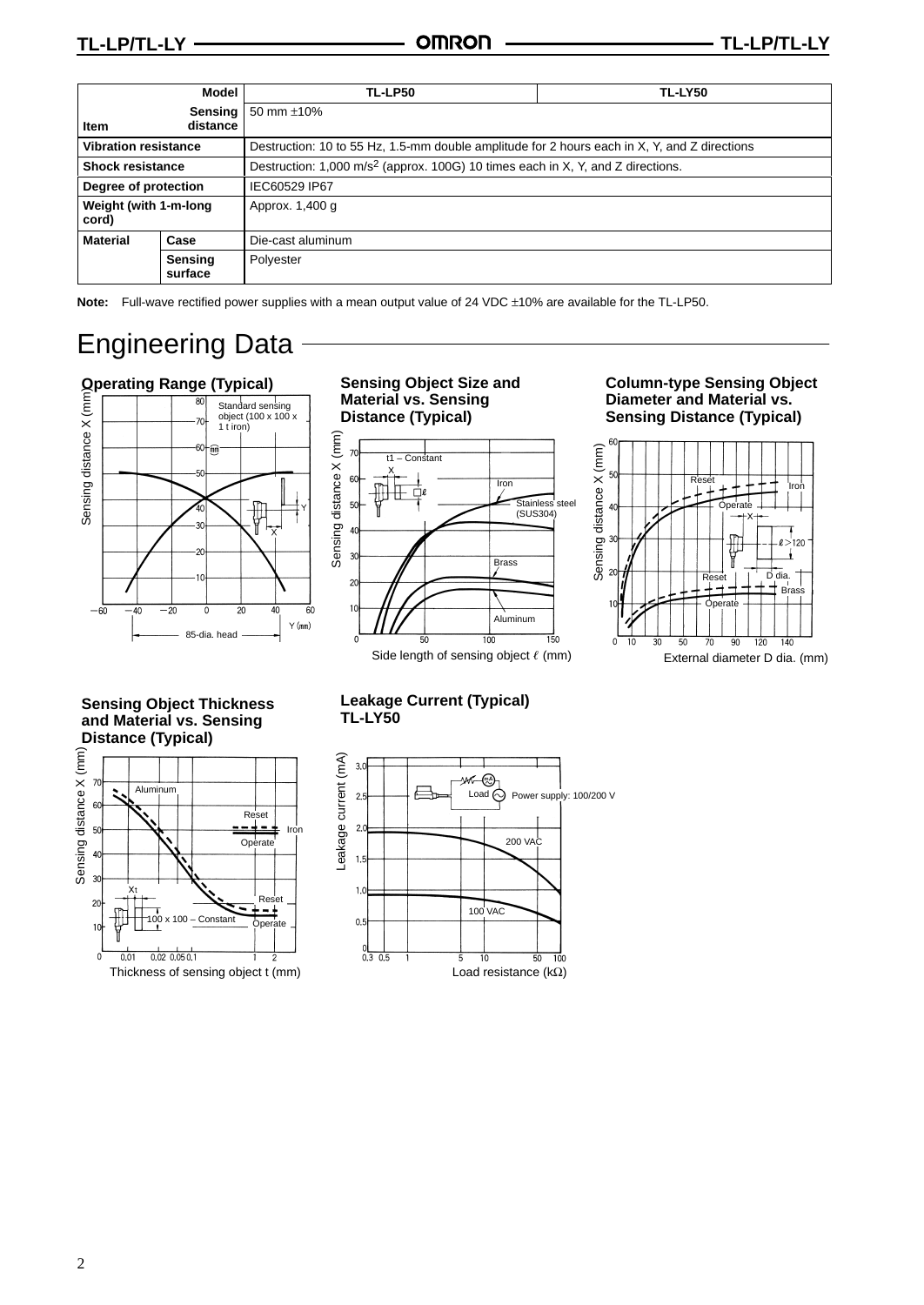#### **Load Residual Voltage (Typical) TL-LY50**





### **Operation**

**TL-LP50 3-wire DC Model**





**TL-LY50 2-wire AC Model**